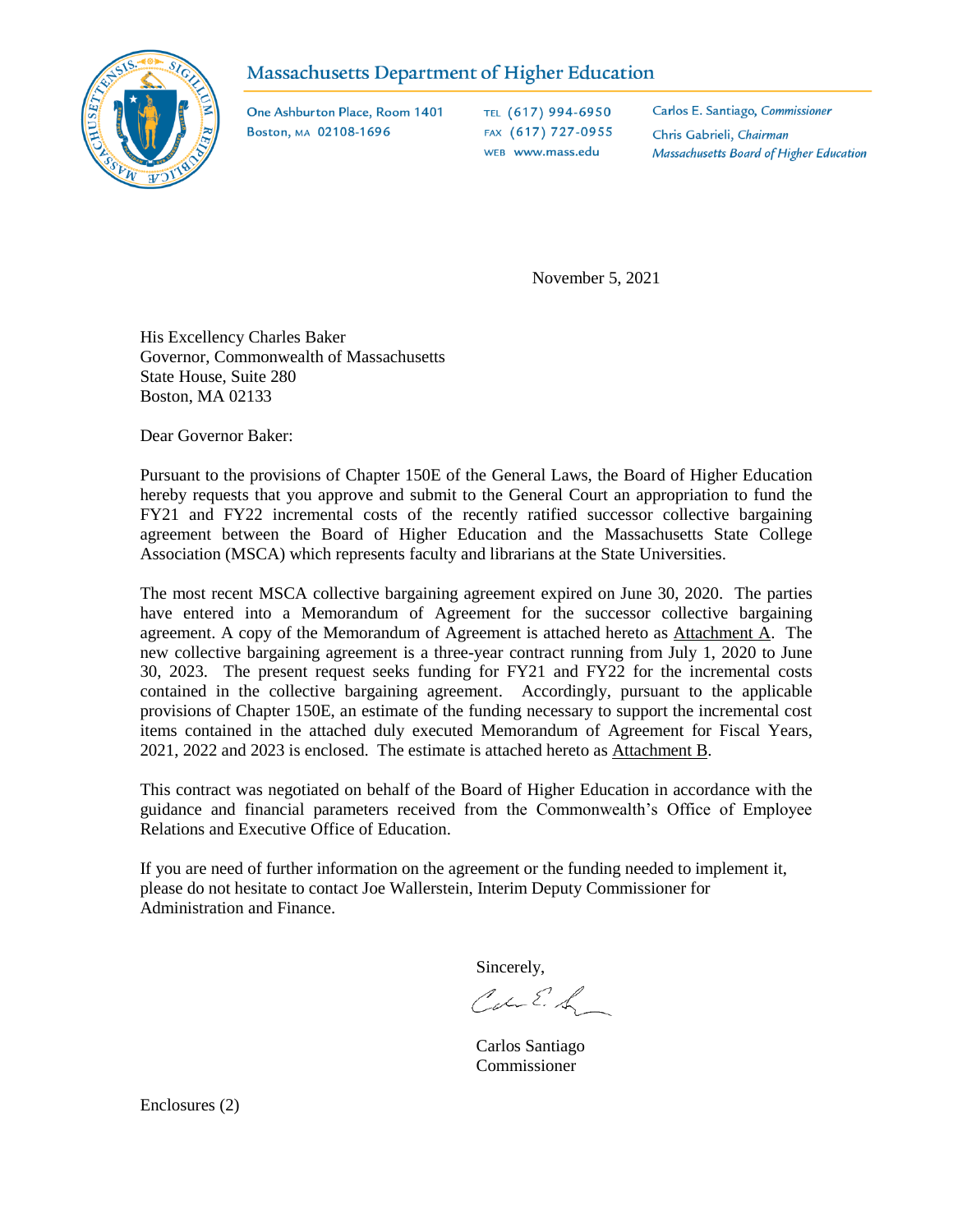cc:

Christopher Gabrieli, Chairman, Board of Higher Education Hon. Karen Spilka, President of the Senate Hon. Ronald Mariano, Speaker of the House of Representatives Hon. Michael Rodrigues, Chair, Senate Ways and Means Committee Hon. Aaron Michlewitz, Chair, House Ways and Means Committee Hon. Anne Gobi, Senate Chair, Joint Committee on Higher Education Hon. David Rogers, House Chair, Joint Committee on Higher Education Michael Hefferenan, Secretary of Administration and Finance James Peyser, Secretary of Education William McNamara, Comptroller of the Commonwealth Jeff McCue, Chief Human Resources Officer, Human Resources Division John Langan, Director, Office of Employee Relations Thomas Simard, Deputy Commissioner for Administration and Finance, Department of Higher Education Michael J. Murray, Esq., Director of Employee and Labor Relations, Department of Higher Education